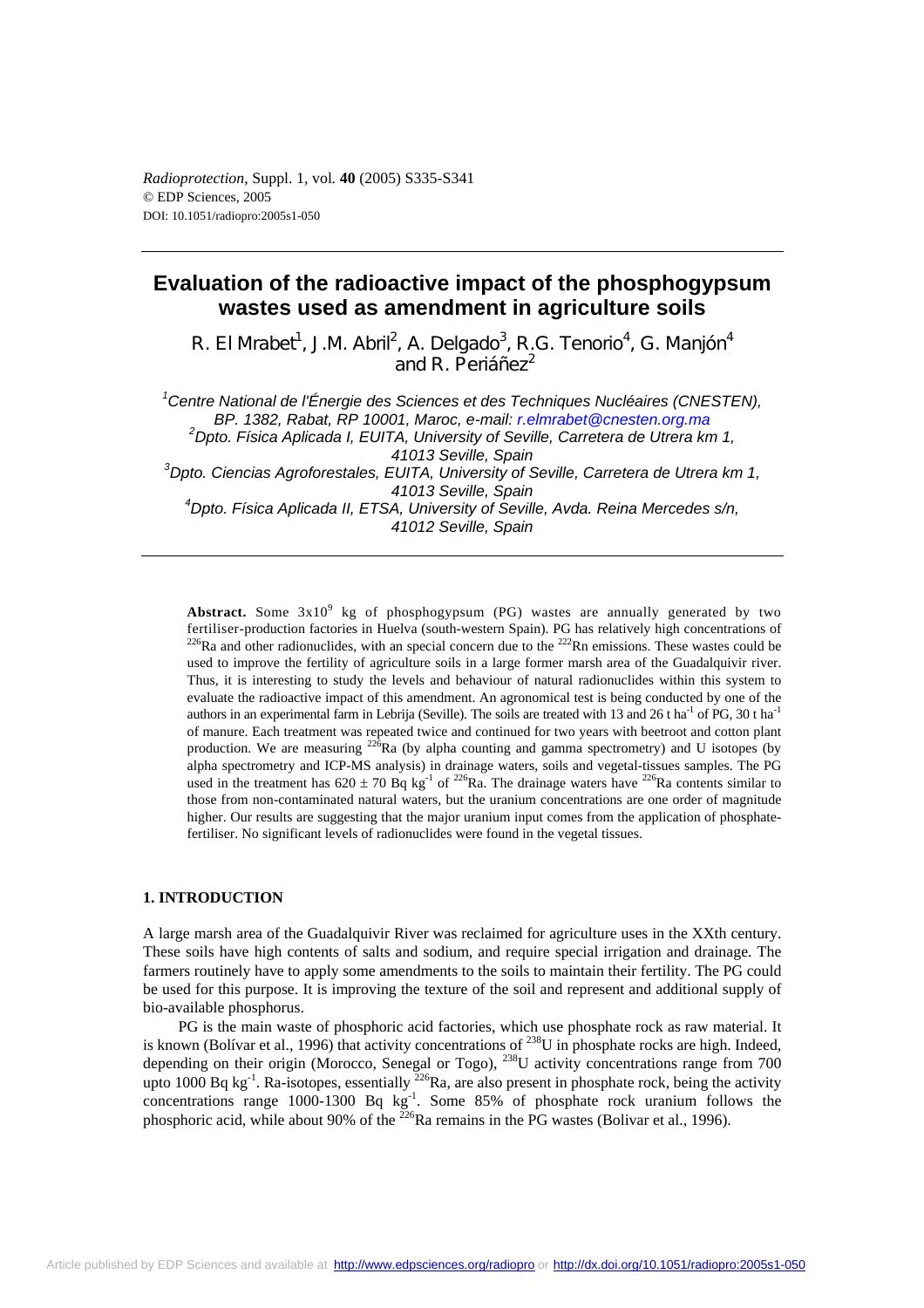## S336 RADIOPROTECTION

Some  $2x10<sup>9</sup>$  kg of phosphate rocks are annually treated by two phosphoric acid factories in Huelva (south-western Spain), producing some  $3x10^9$  kg of PG. Wastes are stored in large PG piles lying in the right bank of the Tinto River, close to the city of Huelva. The activity concentrations of natural radionuclides in PG are about 50 times higher than the ones in typical soils; and contribute to a local enhancement of the <sup>222</sup>Rn concentration in air in the nearest inhabited area. For this reason, there is a public concern about the safety of these disposals and about the need of restoring this natural environment.

Using the PG as an amendment in agriculture soils, the concentrations of radionuclides can be diluted till reach the usual environmental levels. Thus, this practice could provide a satisfactory pathway of elimination of these wastes with a remarkable additional value for the farmers.

To prevent unacceptable risks, the commercial use of PG in agriculture is permitted in the USA if the certified average  $^{226}$ Ra concentration does not exceed 370 Bq kg<sup>-1</sup> (USEPA, 1992). However, Cancio et al. (1993) have reported concentrations of  $^{226}$  Ra in PG from Huelva, ranging from 400 up to 1000 Bq kg<sup>-1</sup>. Moreno et al. (2000) have studied the dissolution of PG by water. The  $^{226}$ Ra activity concentration dissolved ranged  $300 - 600$  Bq kg<sup>-1</sup> of PG and the activity concentration in the insoluble fraction was  $140 - 573$  Bq kg<sup>-1</sup> of PG. Furthermore, Bolivar et al. (1996) have measured <sup>210</sup>Po and <sup>238</sup>U in this PG, being concentrations about 530 -780 Bq kg<sup>-1</sup> of <sup>210</sup>Po and 16-225 Bq kg<sup>-1</sup> of <sup>238</sup>U. Then, it is advisable to study the levels and behaviour of these radionuclides in these particular agricultural soils and vegetable tissues in order to ensure the radiological safety of this practice. Similar studies have been conducted in several Florida soils (see Alcordo et al., 1999 and the references within it), but there is a lack of knowledge about the effects of PG in our studied environment.

## **2. MATERIALS AND METHODS**

The experimental farm is placed in the sector B-XII of the marsh zone of Guadalquivir river, close to the town of Lebrija (Sevilla, Spain). It is rectangular and flat, with an extension of 4 ha and an averaged elevation of 3 m above the sea level. This surface has been divided into 8 regular and rectangular strips of  $250x20$  m<sup>2</sup> longitudinally crossed by three drainage pipe-lines (see Fig.1). The drainage waters are conducted, through a small canal, towards the Guadalquivir river. The different strips are treated with PG (13 and 26 t ha<sup>-1</sup>), manure (30 t ha<sup>-1</sup>), and a control test. Each treatment was repeated in a second strip and continued for two years. The farm was cultivated with beetroot and cotton plant (50% each) in rotation. A full agronomical study has been conducted during 3 years, starting in 1998. The rain and irrigation episodes were registered, and regular sampling campaigns followed most of them. Some 50 mL were collected at regular times intervals from each drainage pipe-line, and then used for N and P analysis. These samples, stored in a fridge at 4ºC were then accumulated and acidified with  $HNO<sub>3</sub>$  (to prevent adsorption onto the container walls) for radioisotopes determination. We accumulated all the samples from the two strips with the same treatment in order to get water volumes of the order of 1 L.

The hydrological balance during the campaigns 1998/99 and 1999/2000 was determined, being the total input of water (rain plus irrigation) about 1000 mm. The surface runoff was negligible and most of the water disappeared by plant transpiration and soil reservoir.

Soils were sampled for standard analysis. Three points were selected along each one of the 8 strips (at the centre and at 50 m towards the edges in a longitudinal section), and at each site samples were collected from three different depths (30 cm, 60 cm and 90 cm). The samples collected at the centre of each strip have been measured by gamma spectrometry to find out concentrations of <sup>226</sup>Ra,  $^{234}$ Th,  $^{137}$ Cs,  $^{228}$ Ac and <sup>40</sup>K, and they are compared against an undisturbed marsh soil sample.

Vegetal tissues are available for cotton plants, sampled from the different strips. They are plant leaves from de bottom part (old tissues) and have been measured by gamma spectrometry.

A sample of the phosphogypsum used for the amendment has been measured by gamma spectrometry, as well as two samples of phosphate fertilisers. Some additional measurements of <sup>238</sup>U were carried out by ICP-MS in the Central Laboratories of the Huelva University and in the THERMO-Element facilities.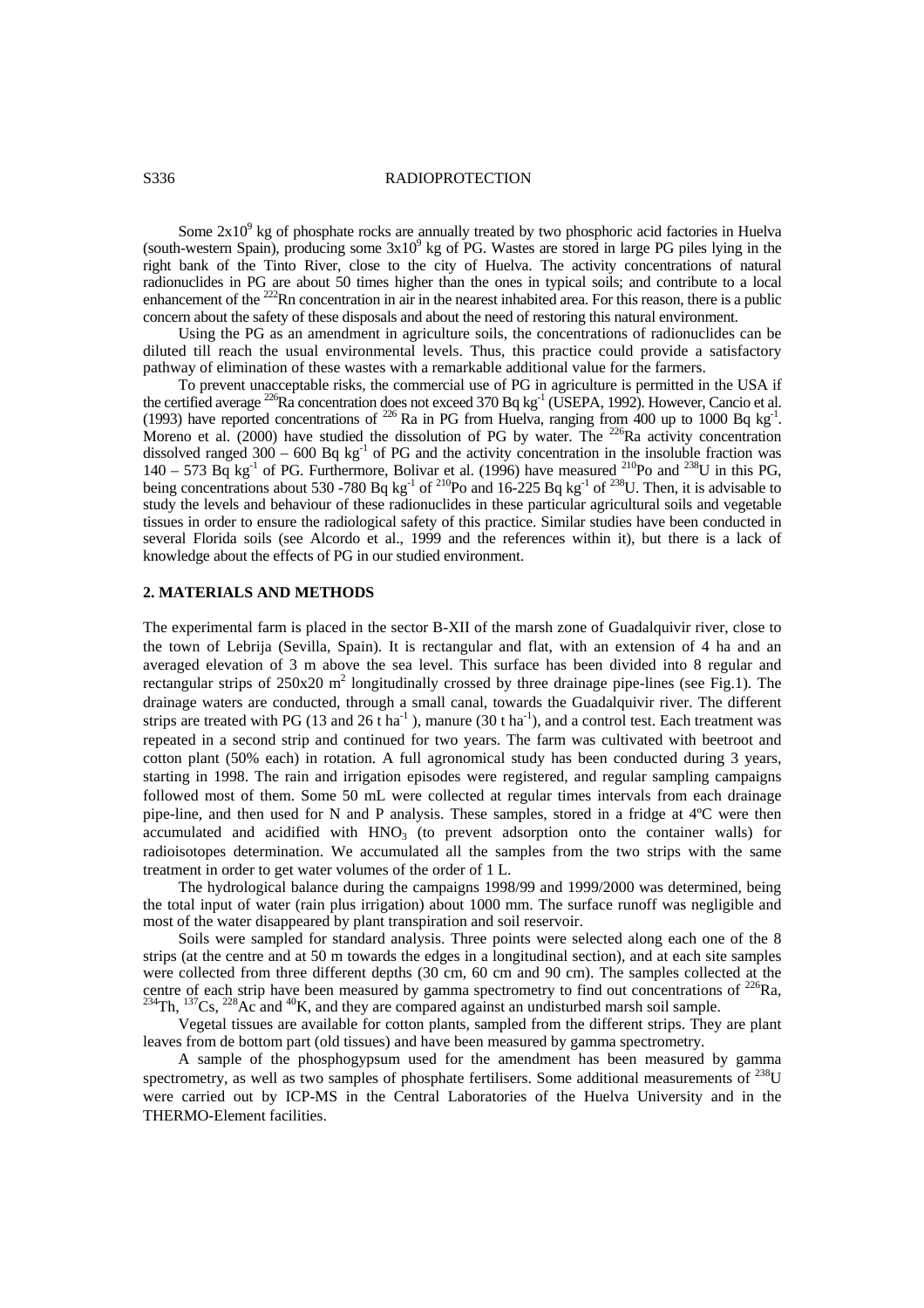## ECORAD 2004 S337

For gamma spectrometry we used high efficiency ReGe and XTRA detectors and the Genie software. The standard geometry for measurements consisted in 50 grams of pounded soils prepared in a petri box. To measure the <sup>226</sup>Ra through its 186 keV emission it is necessary to solve the interference due to the 185.7 keV emission from the <sup>235</sup>U. In PG and fertilisers samples it was possible to find out the <sup>235</sup>U activity through its 143.8 keV emission, but for soil samples it was under our detection limit. Then its concentration was estimated through the measured  $234$ Th activity (using its 63.3 keV emission) assuming secular equilibrium with its parent (<sup>238</sup>U) and the isotopic ratio  $^{235}$ U /  $^{238}$ U (see Laissaoui and Abril, 1999). Alternatively the <sup>226</sup>Ra activity can be measured through the <sup>214</sup>Pb, one of its decay products, after achieving secular equilibrium (in encapsulated samples to prevent losses of  $^{222}$ Rn), but the first method is faster and appropriate enough for our present purposes.

 $226$ Ra specific activities in water samples were determined using a LB770 low background previously calibrated for total efficiency versus precipitate mass thickness. These procedures have been widely validated and applied. Details can be seen, for instance, in from Morón et al. (1986) and Periáñez and García-León (1993).

The concentrations of U-isotopes in water samples were determined by alpha-spectrometry. A radiochemical method based on a sequential solvent extraction with TBP (Bolivar et al., 1996) was used to isolate uranium from the water samples.



**Figure 1.** 

## **3. RESULTS AND DISCUSSION**

<sup>137</sup>Cs is a man-made radionuclide present in the environment after the atmospheric nuclear weapon tests with a maximum fallout rate in the early sixties. According with its origin, this isotope does not appears in the deeper layers of the undisturbed marsh soil. In the agriculture soils concentrations are lower probably due to the cultural practices (soil removal and irrigation) and reach deeper horizons. Concentration values are in the range of those found by Bolivar et al. (1996) in the area of Huelva (a nearby city).<br><sup>40</sup>K is a natural singly occurring radionuclide. Their concentrations in soils are comparable with

those found by Bolívar et al. (1996) in marsh and soil samples from Huelva , and do not show depth dependence. This is the only radionuclide detected in the vegetal tissues with a mean concentration factor of  $0.87 \pm 0.03$ .<br><sup>228</sup>Ac is a natural occurring radionuclide from the decay series of the <sup>232</sup>Th. It is present in small

concentrations in the PG and in the phosphate fertilisers. Thus, it can be considered as a reference radionuclide. The concentrations are similar and no depth dependent in the agriculture soils, while its concentration is higher in the top layers of the undisturbed marsh soils.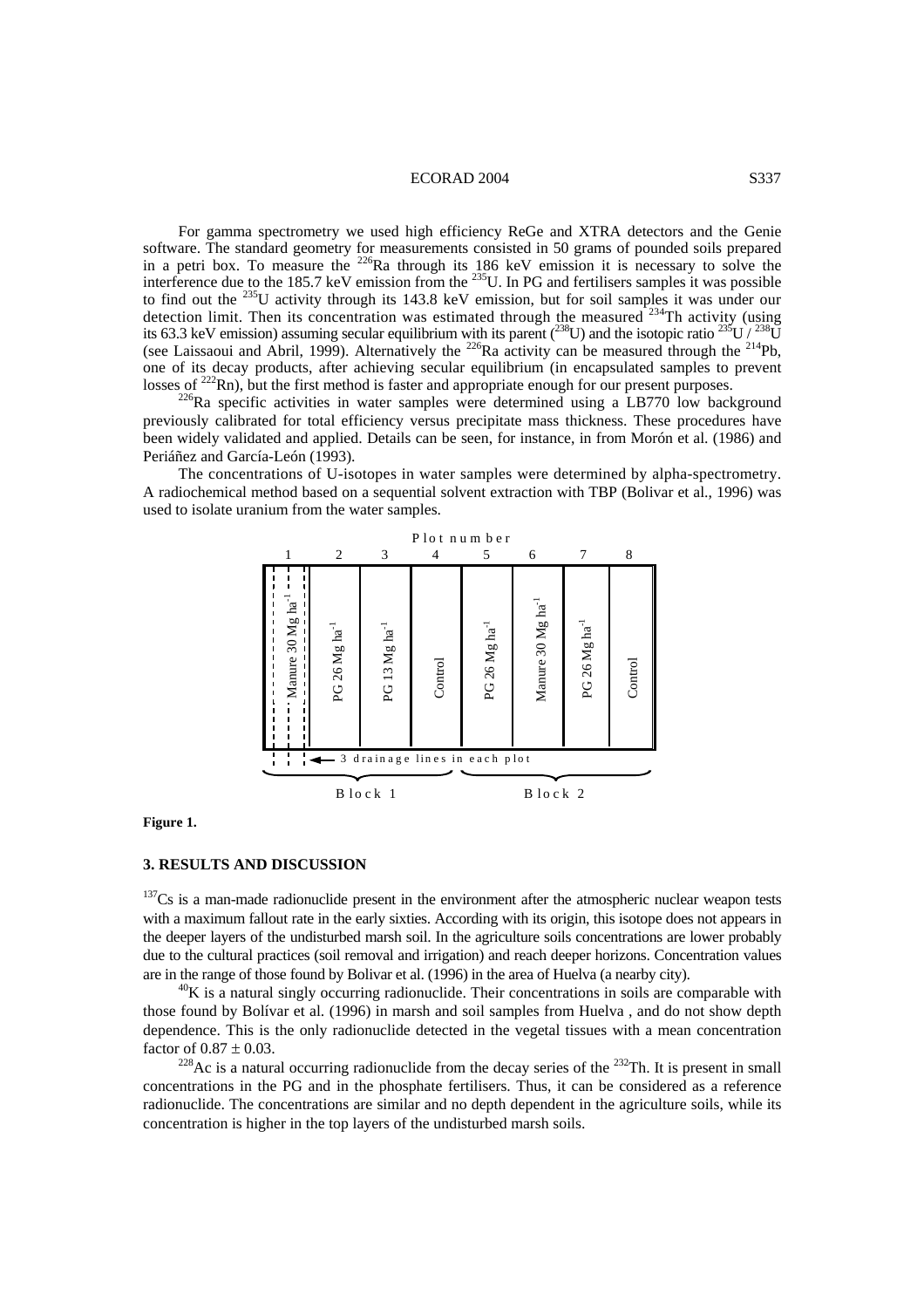## S338 RADIOPROTECTION

<sup>234</sup>Th comes from the radioactive decay of <sup>238</sup>U. It has a half-live of 24.1 days and different solubility than its parent. When the rate of removal by water is not significant, it is expected to find it in secular equilibrium with its parent. It is present in relatively high concentrations in the two phosphate fertilisers while concentrations in all the soils are similar (with a mean value of  $36 \pm 8$  Bq kg<sup>1</sup>). <sup>235</sup>U is the head of a natural radioactive decay series. It could be directly measured through its 143.8 keV gamma emission in the PG and fertiliser samples.

The PG used in the treatment has  $620 \pm 70$  Bq/Kg of <sup>226</sup>Ra. This value is in good agreement with the previous measurements reported by Bolivar et al. (1996) and by Cancio et al. (1993).  $226$ Ra concentration in the 60 cm horizon of soils in the control strip is similar to those from undisturbed marsh soils, but there is an enhancement of concentrations in the top agriculture soils. Assuming that the 26 t ha<sup>-1</sup> of PG are well homogenised over the top 30 cm of soils, with a mean bulk density of 1300 kg m<sup>-3</sup>, the background <sup>226</sup>Ra concentration in soils should be increased about 4 Bq kg<sup>-1</sup>. As most probably this treatment has been apply several times in the past, it could be the reason of the observed enhancement in concentrations.

The main chemical form of Ra in PG is  $RASO<sub>4</sub> 2H<sub>2</sub>O$ , which presents a relatively low solubility. On the other hand, GP tends to form large aggregates that offer a low free surface, what prevent the removal of  $^{226}$ Ra by the drainage waters. Indeed, the activity concentrations of  $^{226}$ Ra found in these waters were similar for all the strips and comparable to those from non-contaminated waters. Thus, García-León et a. (1995) reported reference levels under  $3 \text{ mBg L}^{-1}$  of  $^{226}\text{Ra}$  for natural environments (from a literature review). Nevertheless, Martínez-Aguirre and García-León (1994) measured concentrations ranging 2.4-13.7 mBq L<sup>-1</sup> in the Guadalquivir river that increased up to 31 mBq L<sup>-1</sup> in its estuary. Consequently,

| Sample               | $^{226}Ra^{\ddagger}$ | 40 <sub>K</sub> | $^{137}Cs$ | $^{234}$ Th | $228$ Ac       | $^{235}$ U |  |
|----------------------|-----------------------|-----------------|------------|-------------|----------------|------------|--|
|                      |                       |                 |            |             |                |            |  |
| Super-<br>phosphate  | $130 + 85$            | $31 + 10$       | <b>ND</b>  | $760 + 180$ | $16.3 \pm 1.7$ | $55 + 5$   |  |
| Amonium<br>phosphate | N.D.                  | $51 + 10$       | <b>ND</b>  | $660 + 150$ | N.D.           | $34 + 3$   |  |
| Pg                   | $510 + 40$            | $21 \pm 10$     | <b>ND</b>  | $65 \pm 19$ | $4.7 \pm 1.8$  | $15 + 2$   |  |
| Manure               | ND                    | $840 + 30$      | ND         | ND          | $+2$<br>9      | $8 + 3$    |  |

**Table 1.** Radionuclide concentrations in phosphogypsum (PG), manure and P fertilisers, determined by γ spectrometry<sup>†</sup>.

<sup>†</sup> Measurement and analytical error  $(1\sigma)$ ; ND, non detected

<sup>‡</sup> Corrected through <sup>235</sup>U activity concentration.

Table 2. <sup>238</sup>U and <sup>232</sup>Th activity concentration in P-fertilisers and cotton leaves measured by ICP-MS<sup>†</sup>.

| Sample                                                                                                                             | $^{238}$ I I | $232$ Th                                 |
|------------------------------------------------------------------------------------------------------------------------------------|--------------|------------------------------------------|
|                                                                                                                                    |              | - Bq kg <sup>-1</sup> ------------------ |
| Super-phosphate                                                                                                                    | 590          | 846                                      |
| Ammonium-Phosphate                                                                                                                 | 496          | 9.0                                      |
| Leaves (Control)                                                                                                                   | < 0.24       | $ND^{\S}$                                |
| Leaves (PG 26 Mg ha <sup>-1</sup> ) <sup><math>\ddagger</math></sup>                                                               | < 0.24       | ND.                                      |
| <sup>†</sup> Integration time 0.3 s/channel (0.9 s/ uma). Detection limit 0.02 ppm. Three measurements for each sample, with 2% of |              |                                          |

relative standard deviation.

‡ PG, phosphogypsum.

§ Non detected.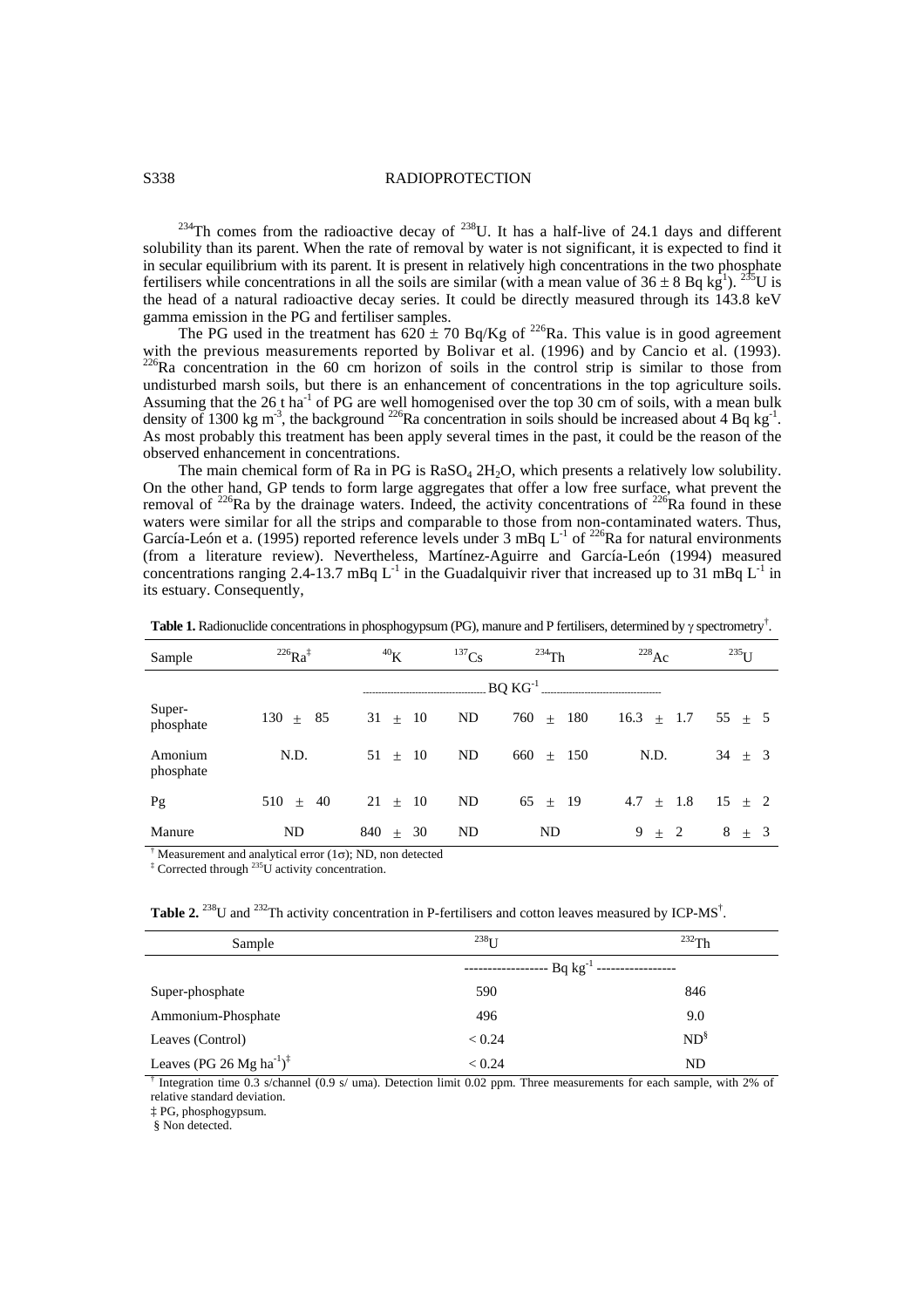#### ECORAD 2004 S339

| Month (year 2000) | Control       | Manure                                                                      | PG 13 $Mg$ ha <sup>-1</sup> | $PG 26 Mg ha^{-1}$ |  |
|-------------------|---------------|-----------------------------------------------------------------------------|-----------------------------|--------------------|--|
|                   |               | ------------------------------- mBq L <sup>-1</sup> ----------------------- |                             |                    |  |
| March             | $7.0 \pm 0.7$ | $6.6 \pm 0.7$                                                               | $5.4 \pm 0.4$               | $6.2 \pm 0.7$      |  |
| April             | $6.4 \pm 0.8$ | $6.2 \pm 0.9$                                                               | $6.4 \pm 1.0$               | $7.3 + 1.1$        |  |
| May               | $6.9 \pm 0.6$ | $4.7 \pm 0.5$                                                               | $6.0 + 0.4$                 | $7.2 \pm 0.6$      |  |
| June              | $6.1 \pm 1.0$ | $6.3 + 0.7$                                                                 | $5.1 \pm 0.4$               | $6.2 \pm 0.8$      |  |
| July              | $7.3 \pm 0.4$ | $6.1 \pm 1.0$                                                               | $5.0 + 0.7$                 | $6.2 \pm 0.7$      |  |
| August            | $7.2 \pm 1.0$ | $6.7 + 0.5$                                                                 | $5.6 + 0.5$                 | $4.4 \pm 0.3$      |  |
| September         | $5.8 \pm 0.5$ | $6.1 \pm 1.0$                                                               | $2.6 \pm 0.3$               | $3.8 + 0.3$        |  |
| $Mean^{\ddagger}$ | $6.7 + 0.6$   | $6.1 + 0.7$                                                                 | $5.2 + 1.2$                 | $5.9 \pm 1.3$      |  |

**Table 3.** <sup>226</sup>Ra activity concentrations of measured by alpha counting in samples of drainage waters from different treatment and dates† .

<sup>†</sup> Measurement and analytical error (1 $\sigma$ ), samples are accumulated water volumes from the six till drains with the same treatment and for all the drainage episodes during the month; PG, phosphogypsum.

‡ Mean and standard deviations.

|                               |           | <b>RADIONUCLIDE</b>   |                      |                           |                   |      |                                |
|-------------------------------|-----------|-----------------------|----------------------|---------------------------|-------------------|------|--------------------------------|
| Treatment                     | Depth     | $^{226}Ra^{\ddagger}$ | 40 <sub>K</sub>      | $^{137}Cs$                | $^{228}$ Ac       |      | $^{234}Th^8$ $^{226}Ra^{8,\P}$ |
|                               | cm        |                       |                      | -- Bq kg <sup>-1</sup> -- |                   |      |                                |
| Control                       | $0 - 30$  | $76 \pm 1$            | 740<br>20<br>$\pm$   | $2.9 \pm 1$               | $36 \pm 2.5$      | 18   | 64                             |
| Control                       | $30-60$   | 59 $\pm$ 4            | 680<br>60<br>$\pm$   | $1.5 \pm 0.2$             | $35 \pm 4.5$      | 22   | 38                             |
| Manure                        | $0 - 30$  | $72 \pm 3$            | 740<br>- 30<br>$\pm$ | 3.4 $\pm$ 0.8             | $34 \pm 1$        | 21   | 59                             |
| $PG 13 Mg ha^{-1}$            | $0 - 30$  | $89 \pm 2$            | $795 \pm 5$          | $2.9 \pm 0.5$             | $39 \pm 1.5$      | 34   | 65                             |
| $PG 26 Mg ha^{-1}$            | $0 - 30$  | $76 \pm 4$            | $780 \pm 10$         | 3.3 $\pm$ 0.4             | $37 \pm 2.5$      | 37   | 56                             |
| $PG 26 Mg ha^{-1}$            | $30 - 60$ | $72 \pm 0$            | $745 \pm 5$          | $2.6 \pm 0.1$             | $34 \pm 0.5$      | 28   | 51                             |
| Non-reclaimed <sup>§</sup>    | $0 - 30$  | 62                    | 635                  | 11.1                      | 34                | 17   | 50                             |
| Non-reclaimed <sup>§</sup>    | $30-60$   | 42                    | 620                  | N.D.                      | 32                |      |                                |
| Analytical error <sup>#</sup> |           | $\lt 9$               | < 20                 | < 0.4                     | $\lt 2$<br>$\sim$ | < 10 | < 11                           |

**Table 4.** Radionuclide concentration in soils after two consecutive treatments (1998 and 1999) and in non reclaimed marsh soil at different depths (gamma spectrometry)<sup>†</sup>.

<sup>†</sup> Means and standard deviations;  $PG =$  phosphogypsum  $\frac{1}{4}$  Raw data (without correction by <sup>235</sup>U interference)  $\frac{1}{8}$  Measurement and analytical error (1 $\pi$ ); <sup>234</sup>Th and <sup>226</sup>Ba for block 1 (BoGe detector)

SHERRARY AND STATISTICAL EXTREMENTS OF THE STATISTIC CONTRACT CHARGE AND STATISTICAL SUPPORT THE STATISTIC CONTRACT TO  $(1\sigma)$ ; <sup>234</sup>Th and <sup>226</sup>Ra for block 1 (ReGe detector).

Corrected by  $^{235}$ U interference.  $*$  1 $\sigma$  N.D.: non detected.

from our data one cannot conclude a short term enhancement of  $^{226}$ Ra concentrations in drainage waters due to the application of PG. The activity concentrations of U-isotopes were similar for all the treatments, including the control strips, and remained constant in all the irrigation events. Thus, from our date one can reject the hypothesis of an enhancement of U-isotopes concentrations in the drainage waters due to the treatment with PG. Moreover, the <sup>238</sup>U activity concentration measured in soils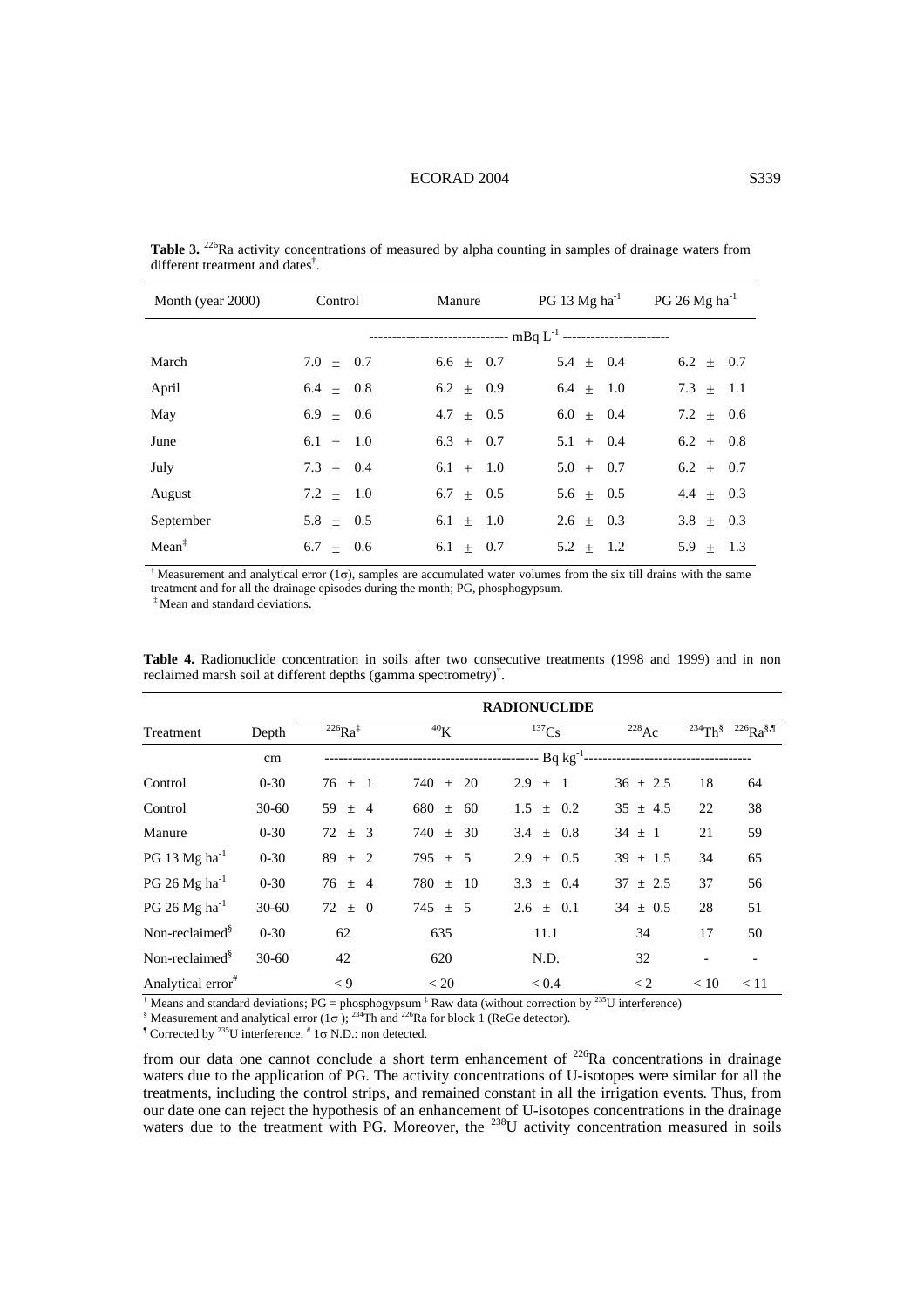## S340 RADIOPROTECTION

collected in the marsh area of the Huelva estuary, from 18 up to 728 Bq  $kg^{-1}$  (Martínez-Aguirre et al., 1997), are lower than the <sup>238</sup>U activity concentration measured in PG (Bolívar et al., 1995). Consequently, it is not expected that a phosphogypsum amendment can significantly contribute to increase the activity concentration of 238U in draining waters. Nevertheless, the activity concentrations of uranium isotopes in draining waters were one order of magnitude higher than those reported from uncontaminated waters (García-León et al., 1995), where the typical levels were lower than  $25 \text{ mBq L}^{-1}$ .

The activity concentrations obtained by alpha-spectrometry were contrasted against measurements made by ICP-MS, which were carried out in the Thermo-Elemental facilities (U.K.) A semi-quantitative analysis of one unfiltered water sample provided values of  $[^{238}U] = 28$  ppb  $(338 \text{ m} \text{Bq } L^{-1})$ ,  $[^{235}U] = 0.08 \text{ pb} (6.3 \text{ m} \text{Bq } L^{-1})$  and  $[^{234}U] =$  N.D, which are consistent with activity concentration determined by alpha-spectrometry.<br>Summarising the annual fluxes of U-isotopes and <sup>226</sup>Ra related to the drainage waters.

 $^{226}$ Ra fluxes are similar, with also similar activity concentrations and cumulative drainage volumes. The major fluxes of U-isotopes appear with the manure treatment, since it improves the soil texture and enhances the drainage. As the U-isotopes fluxes are significantly different while their concentrations in water are similar, one can conclude the removal of these radionuclides by the drainage waters. The above results are suggesting that the major uranium input may come from the application of phosphate-fertiliser  $(600 \text{ kg} \text{ ha}^{-1}$  for all the strips). Effectively, the activity concentration of <sup>238</sup>U and <sup>234</sup>U in phosphoric acid (H<sub>3</sub>PO<sub>4</sub>) is about 650 Bq/kg (Bolívar et. al. 1995).

A typical <sup>238</sup>U  $/2^{34}$ U activity ratio slightly higher than the unity was observed in the whole of analyses. These results are in agreement with the phosphate rock origin of uranium.

In order to estimate the radiological impact of the current agriculture practices we have to note that from our data no significant levels of radionuclides were found in the vegetal tissues. The cumulative application of PG may increase the  $^{226}$ Ra concentration in soils and thus the  $^{222}$ Rn exhalation, although this has not been studied within the present work. The red American crab has prospered in this

| Treatment                       | Date              | $^{238}$ U   | $^{235}$ U                      | $234$ U      | $^{234}$ I I/ $^{238}$ U |
|---------------------------------|-------------------|--------------|---------------------------------|--------------|--------------------------|
|                                 |                   |              | ------------------ mBq $L^{-1}$ |              |                          |
| Control                         | 12-December, 98   | $188 \pm 5$  | $7.3 \pm 0.6$                   | $217 \pm 6$  | $1.15 \pm 0.04$          |
|                                 | 22-January, 99    | $164 \pm 5$  | $5.7 \pm 0.6$                   | $198 \pm 6$  | $1.21 \pm 0.05$          |
|                                 | 25-January, 99    | $180 \pm 9$  | $7.0 \pm 1.1$                   | $201 \pm 10$ | $1.12 \pm 0.08$          |
|                                 | Mean <sup>‡</sup> | $177 \pm 12$ | $6.7 \pm 0.9$                   | $205 \pm 10$ | $1.16 \pm 0.10$          |
| Manure $30$ Mg ha <sup>-1</sup> | 22-January, 99    | $200 \pm 7$  | $6.9 \pm 0.8$                   | $229 \pm 8$  | $1.15 \pm 0.06$          |
| PG 13 $Mg$ ha <sup>-1</sup>     | 12-December, 98   | $196 \pm 10$ | $8.5 \pm 1.2$                   | $148 \pm 11$ | $0.76 \pm 0.07$          |
|                                 | 22-January, 99    | $174 \pm 5$  | $7.0 \pm 0.6$                   | $198 \pm 5$  | $1.14 \pm 0.04$          |
|                                 | 23-January, 99    | $207 \pm 8$  | $9.6 \pm 1.2$                   | $256 \pm 10$ | $1.24 \pm 0.07$          |
|                                 | $Mean^{\ddagger}$ | $192 \pm 17$ | $8.4 \pm 1.3$                   | $201 \pm 54$ | $1.04 \pm 0.30$          |
| $PG 26 Mg ha^{-1}$              | 12-December, 98   | $175 \pm 5$  | $7.2 \pm 0.5$                   | $206 \pm 5$  | $1.18 \pm 0.04$          |
|                                 | 22-January, 99    | $170 \pm 6$  | $7.6 \pm 0.7$                   | $198 \pm 6$  | $1.16 \pm 0.05$          |
|                                 | 24-January, 99    | $166 \pm 7$  | $5.2 \pm 0.7$                   | $192 \pm 7$  | $1.16 \pm 0.06$          |
|                                 | 25-January, 99    | $204 \pm 9$  | $7.6 \pm 1.0$                   | $224 \pm 10$ | $1.10 \pm 0.07$          |
|                                 | Mean <sup>‡</sup> | $179 \pm 17$ | $6.9 \pm 1.1$                   | $205 \pm 14$ | $1.15 \pm 0.14$          |

**Table 5.** U-isotopes concentrations and isotopic ratios in drainage waters from different treatments and dates, determined by alpha spectrometry<sup>†</sup>.

<sup>†</sup> Measurement and analytical error (1σ). Samples are accumulated water volumes from the six till drains with the same treatment; PG, phosphogypsum ‡ Mean and standard deviations for the different dates